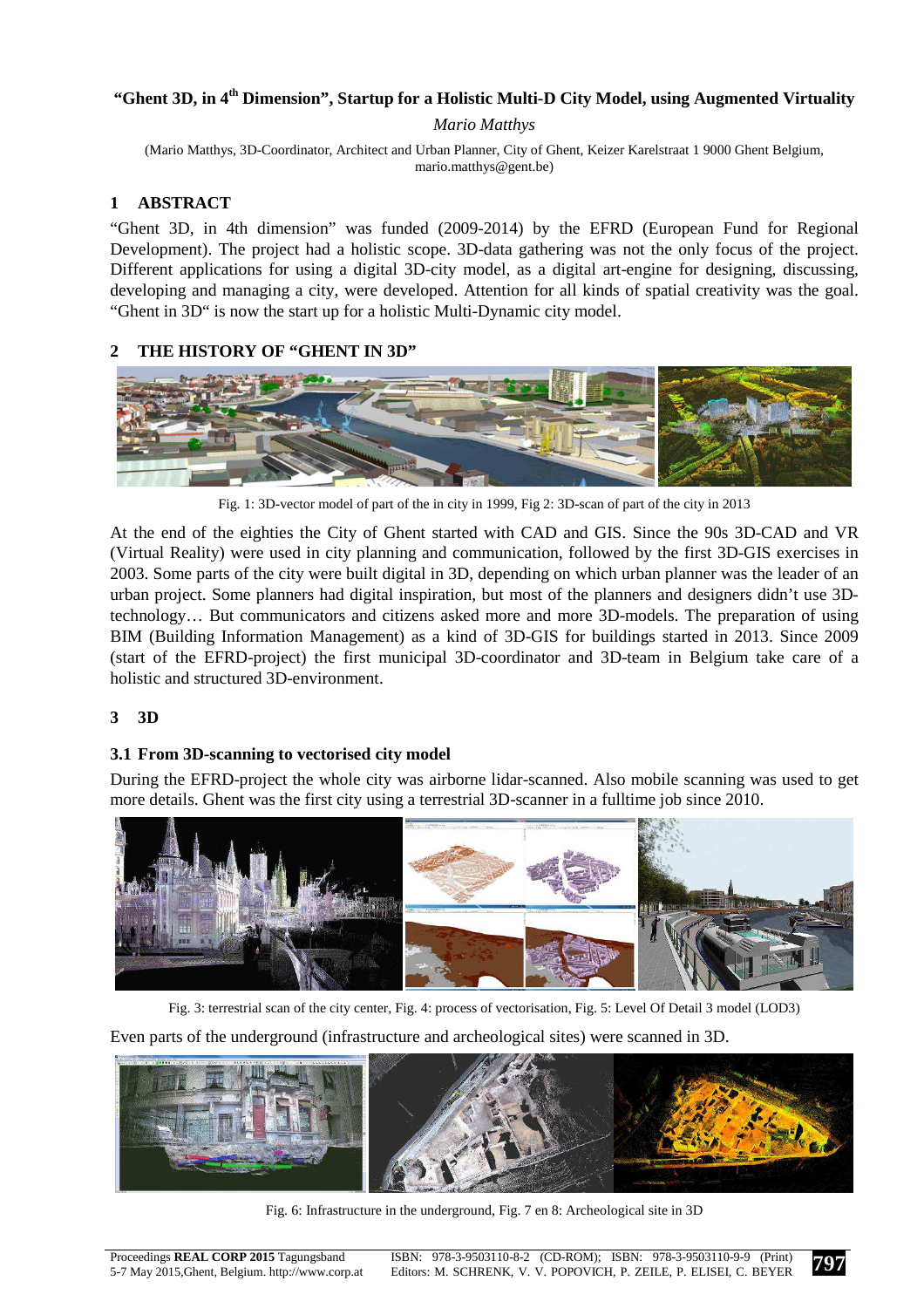#### **4 4D**

# **4.1 Crowd Sourcing and co-creation with citizens**

One of the co-creating projects of the 3D-cityteam was the initiative to involve citizens to draw together. We started with a free initiation "Sketch up" course for citizens. After one hour instructions they reconstructed beautiful old demolished buildings in a 4D-timescale, in collaboration with the city museum and city archive. This crowd sourcing project with happy people, reconstructs different disappeared townscapes in 4D.



Fig. 9: Time scale of the city center in 4D, Fig. 10: citizens drawing in 4D the history of the city



Fig. 11: Reconstruction of the old main station Ghent South, by citizens, Fig. 12: Reconstruction of an old station in a district

# **4.2 New facades for buildings using light-technology**

The results of a competition for citizens to re-design the facades of the old "Castle of the Graves" in the city centre, were shown during the light-festival of the city January 2012. The combination of the 3D-scans of the entire old interiors, with the existing big castle wall, and future dreams for new facades for this castle, was a real-time 4D time-scale evocation.



Fig. 13: Castle of the Graves: 3D-scanning of the interior, Fig 14 and 15: competition for citizens, designing new castle facades

This is city-art-entertainment, using games and 3D-technology, in collaboration with citizens to augment data-actualisation, not only as it was, as it is built, but also as it is dreamed.

# **4.3 Guideline for architects**

In december 2011, a guideline for exchanging architectural 3D-CAD data and 3D-GIS data of the city, was born, as a pioneer in Belgium. The next version of the guideline will be related to BIM and City-GML. In the 4D-scale, the integration of new drawings of buildings and designs for urban public space in 3D, shows the future of the city. Architects can also use the 3D-C.A.V.E. (see 7.1) to discuss their design research.

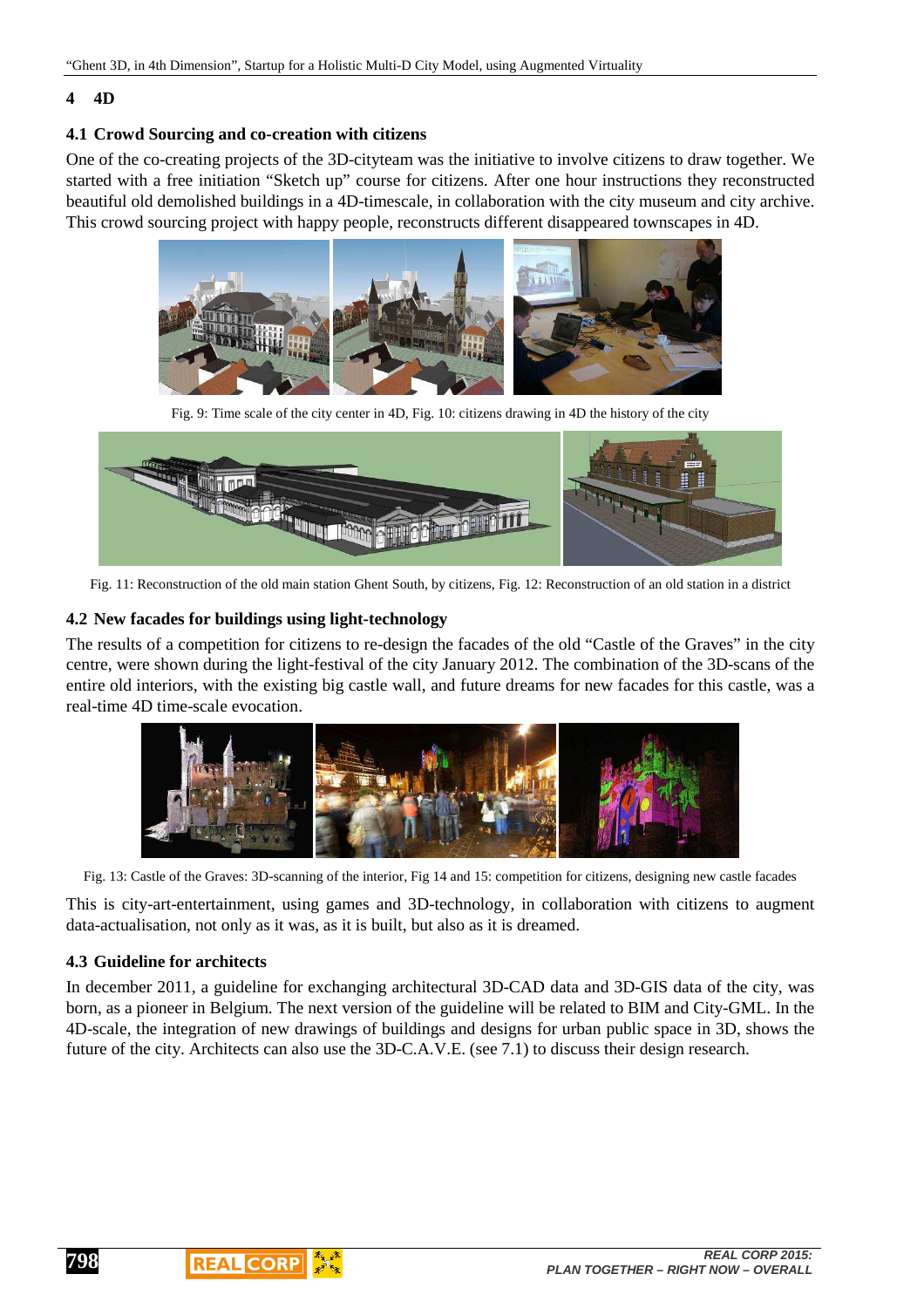

Fig. 16: Guideline for architects Fig. 17: Integration of 3D-drawingsl Fig. 18: competition for children, "My house, my dream"

# **5 MULTI-D**

## **5.1 Augmented Virtuality**

"Augmented Virtuality" is the opposite of Augmented Reality. When you upload parts of the reality in the digital city model, you can talk about Augmented Virtuality. We connect videos of the real world IN the city model, even in real-time. For example the traffic situation on the roads can be managed or studied in the 3Dmodel combined with visual real-time information.



Fig. 19: Integration of video's from citizens, Fig.20: time lapse video, Fig.21: 3D-scanning of an accident

#### **5.2 Noise, accidents, crime, actions, environmental conditions, the weather…**

In collaboration with the Crime Unit of the federal police, we integrate 3D-scanning of crime scenes. With the local police we discussed the use of our terrestrial 3D-scanner to register car-accidents. The results of scanning can be combined with the environment of the 3D-model, even the results of accidents are printed in 3D. It is also possible to optimize the city model with real-time noise if we connect sources to the model. In the 3D-C.A.V.E. (see 7.1) we use stereo sounds of cars, talking people … for a multi-D experience.

## **6 ANALYSES**

## **6.1 Spatial analysis preparing structure and destination maps**

The 3D-GIS model uses attributes in spatial databases to analyse the environment in 3D. Dynamic and interactive real-time visibility research is done. When Multi-Data of the whole city is connected it's evident you will design also all your urban structure and destination plans in 3D.



Fig. 22: 3D-GIS attributes with information of volumes, Fig. 23: visibility research, Fig. 24: Spatial structure and destination maps

## **6.2 Eye tracking on 3D-models to augment spatial quality**

In collaboration with Ugent we started Eye-tracking research, using Eye-tracking instruments in combination with 3D-data. The analysis of eye-movements and the focus on city objects will tell us more about spatial attraction and design quality.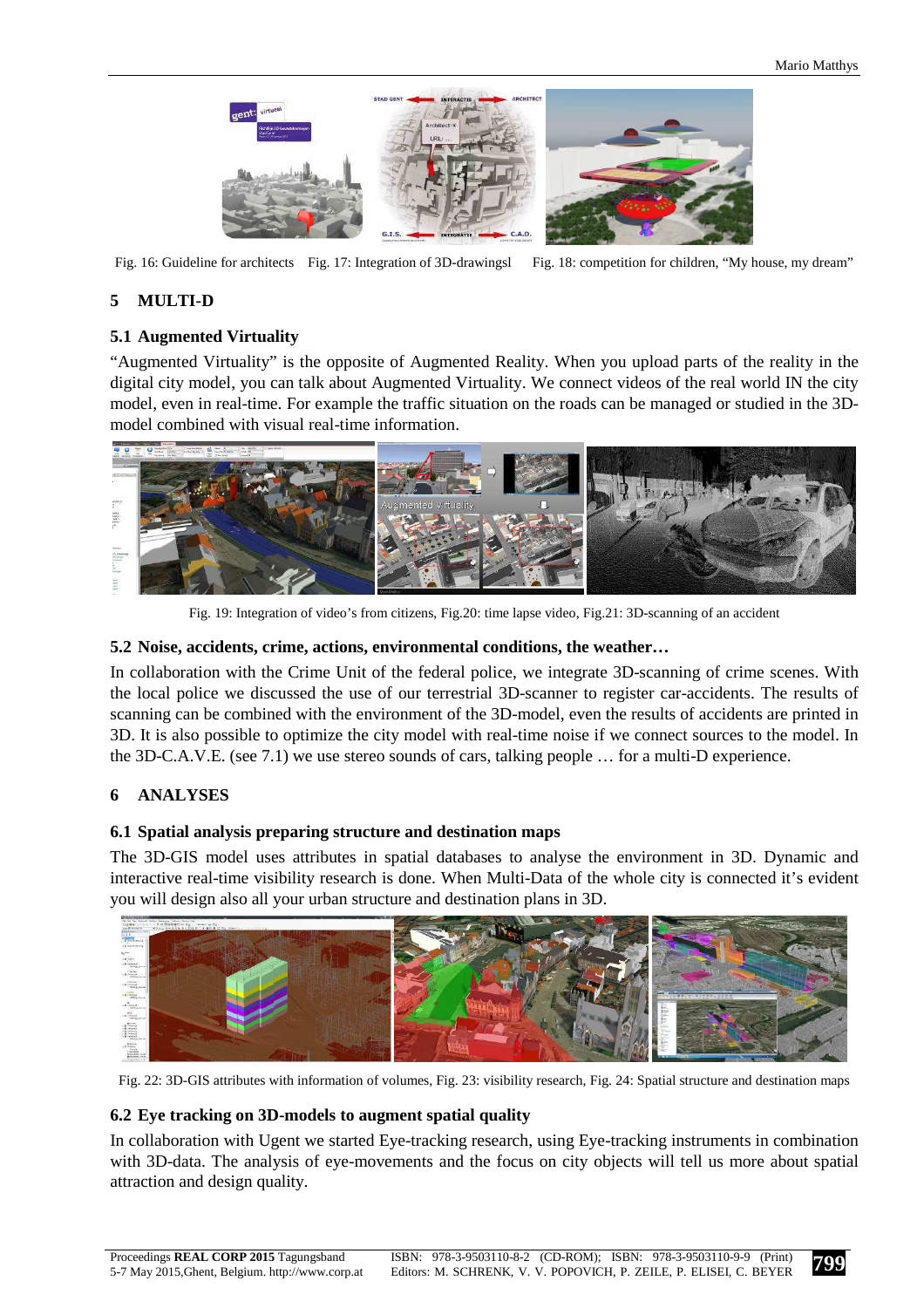

Fig. 25: 3D-EYE-tracking research, Fig. 26: Sun potential of roofs in 3D-model, Fig. 27: Population Density in 3D

#### **6.3 Solar potential in 3D**

Ghent is the first Belgian city that is showing solar potention of roofs in a 3D-portal on the internet. This was done in partnership with the European MUSIC project in 2014.

#### **7 INTERACTIVE OUTPUT: EVALUATION AND COMMUNICATION**

#### **7.1 3D-C.A.V.E.**

Since more than 10 years, the City of Ghent uses a 3D-C.A.V.E. It's a virtual room where you can navigate with a joy-stick or hands-free tracking motion, while flying and walking through the whole city. Architects and other city designers use this interface for urban analysis and spatial designing. Decision makers and citizens use the 3D-C.A.V.E. for evaluation and communication. It's also a promotional instrument of the city.



Fig. 28 and 29: 3D-C.A.V.E. (Computer Aided Virtual Environment)

#### **7.2 Dynamic city model using Game-engines**

A game engine is a fantastic instrument to analyse the movements of objects in the city. The high-quality visualisations and the hyper-realistic flying birds or splashing water are the most beautiful environments in evaluation and communication. Game engines can also be used in all kinds of visual analysis.



Fig. 30: Dynamic 3D-city model in a Game Engine, Fig. 31: the movements of a tram in the 3D-city-model

## **7.3 3D-printing**

**800**

Gent in 3D uses two little 3D-printers for demonstrations and to print physical models. The results of 3Dprinting are in the city-museum, even used in architectural competitions and in communication actions.

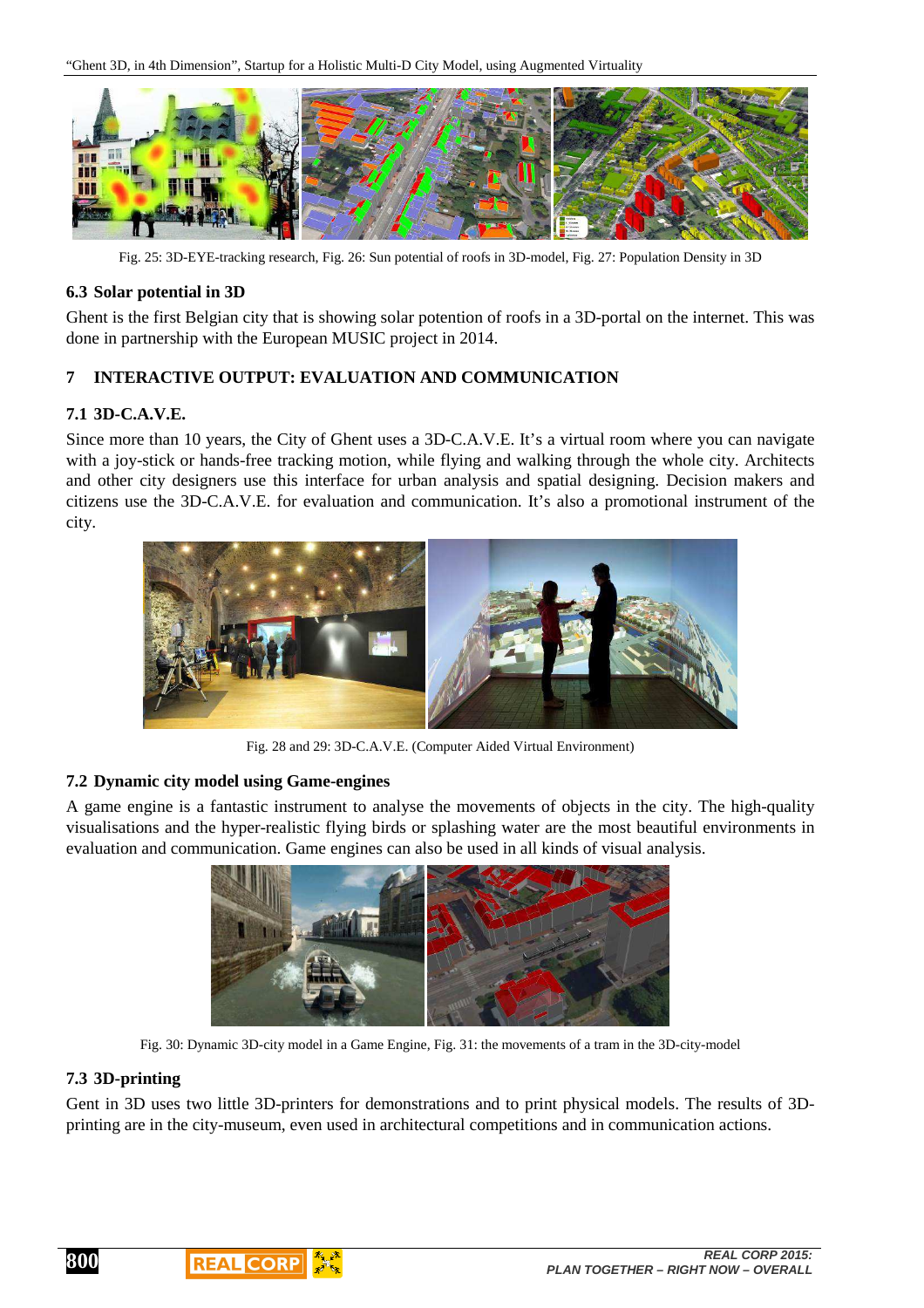

Fig. 32: 3D-printing, Fig. 33: 3D-portal with url-links to website of owners

#### **7.4 3D-portal**

In 2014 the first 3D-portal of an entire Belgian City was online www.gent.be In future this will be an online big-data environment including big parts of open 3D-data. It's an interactive design and communication tool.

#### **7.5 3D Mobile and QR-codes**

An other output interface is the transformation of an old bus into a 3D-mobile. With the Multi-mobile we drive to the inhabitants to show them IN their street how the street will be redesigned. They can even use laptops in the bus to draw there own ideas of the environmental design. There is a little 3D-CAVE on board. So decision makers can discuss with people (using interactive 3D-infrastructure) even if those people are not able to use 3D-interfaces on a homecomputer. The 3D- mobile can also be used for those citizens who are less mobile.



Fig. 34: 3D-mobile, Fig. 35: 3D-models in combination with QR-codes

The integration of QR-codes in the city model offers an interactive link to extra information of city objects. All those output instruments are used to optimize the use of the Multi-D model.

#### **8 FUTURE**

A city is a little universe. This work is only the start of a growing Multi-D city model. There is no way back. Multi-Dimensional + Multi-Disciplinar + Multi-Dynamic = Multi-D<sup>3</sup>.